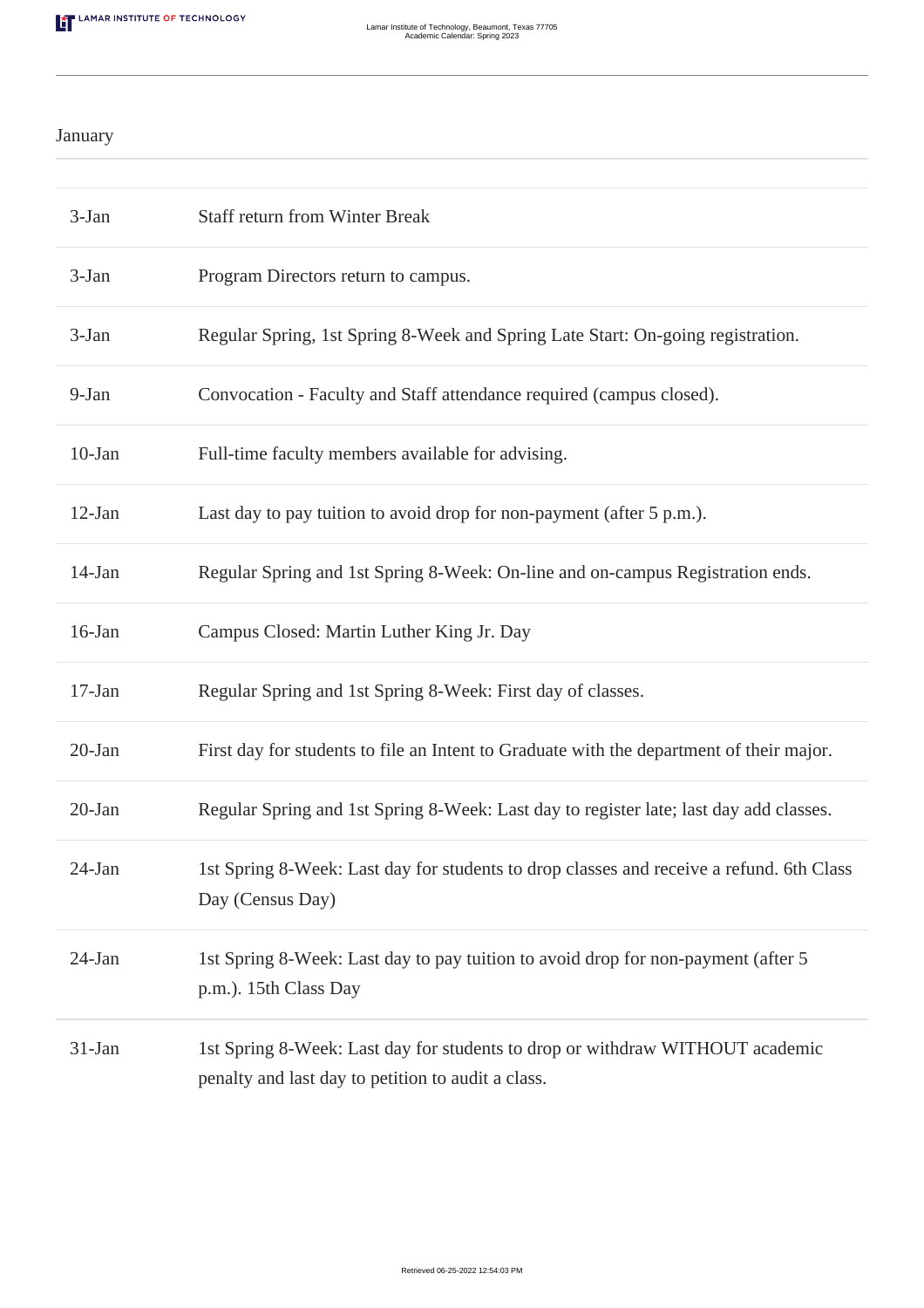## February

| 1-Feb     | Regular Spring: Last day for students to drop classes and receive a refund 12th Class<br>Day (Census Day)                                                          |
|-----------|--------------------------------------------------------------------------------------------------------------------------------------------------------------------|
| $10$ -Feb | Spring Late Start: On-line and on-campus registration ends.                                                                                                        |
| 13-Feb    | Spring Late Start: First day of classes.                                                                                                                           |
| 13-Feb    | Regular Spring: Last day to pay tuition to avoid drop for non-payment (after 5 p.m.).<br>Spring 20th Class Day                                                     |
| 14-Feb    | Spring Late Start: Last day to register late and last day to drop and add classes.                                                                                 |
| 17-Feb    | 1st Spring 8-Week: Last day for students to drop or withdraw from classes WITH<br>academic penalty.                                                                |
| 17-Feb    | Regular Spring: Last day for students to drop classes or withdraw from classes<br>WITHOUT academic penalty and last day for students to petition to audit a class. |
| 23-Feb    | Spring Late Start: Last day for students to drop classes and receive a refund. 9th Class<br>Day (Census Day)                                                       |
| 23-Feb    | Spring Late Start: Last day to pay tuition to avoid drop for non-payment. 20th Day<br>Census                                                                       |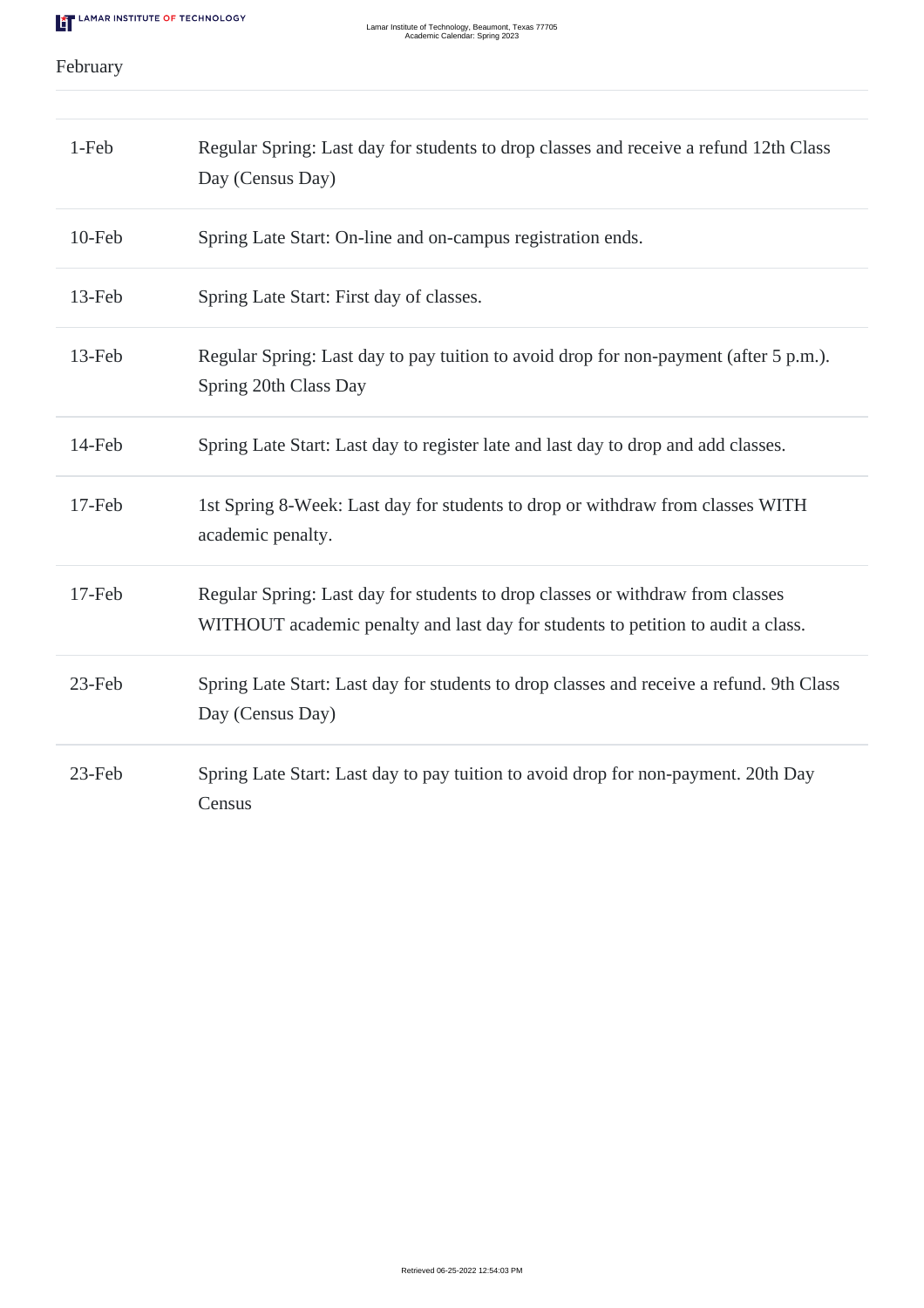## March

| 1-Mar  | Spring Late Start: Last day for students to drop or withdraw from classes WITHOUT<br>academic penalty and last day for students to petition to audit a class. |
|--------|---------------------------------------------------------------------------------------------------------------------------------------------------------------|
| 3-Mar  | Campus closed for classes. Professional development day for faculty and staff.                                                                                |
| 8-Mar  | Last day for students to notify the department of their major and intent to graduate and<br>to schedule a degree plan audit.                                  |
| 9-Mar  | First day to Apply for Graduation.                                                                                                                            |
| 10-Mar | 1st Spring 8-Week: Last day of classes.                                                                                                                       |
| 13-Mar | Spring Break (no classes; campus open)                                                                                                                        |
| 14-Mar | Spring Break (no classes; campus open)                                                                                                                        |
| 15-Mar | Spring Break (no classes; campus open)                                                                                                                        |
| 16-Mar | Spring Break (no classes; campus open)                                                                                                                        |
| 17-Mar | Spring Holiday (campus closed)                                                                                                                                |
| 17-Mar | 2nd Spring 8-Week: On-line Registration ends.                                                                                                                 |
| 20-Mar | 2nd Spring 8-Week: First day of class.                                                                                                                        |
| 22-Mar | 2nd Spring 8-Week: Last day to register late and last day to drop and add classes.                                                                            |
| 27-Mar | 2nd Spring 8-Week: Last day for students to drop classes and receive a refund. 6th<br>Class Day (Census Day)                                                  |
| 27-Mar | 2nd Spring 8-Week: Last day to pay tuition to avoid drop for non-payment (after 5<br>p.m.).                                                                   |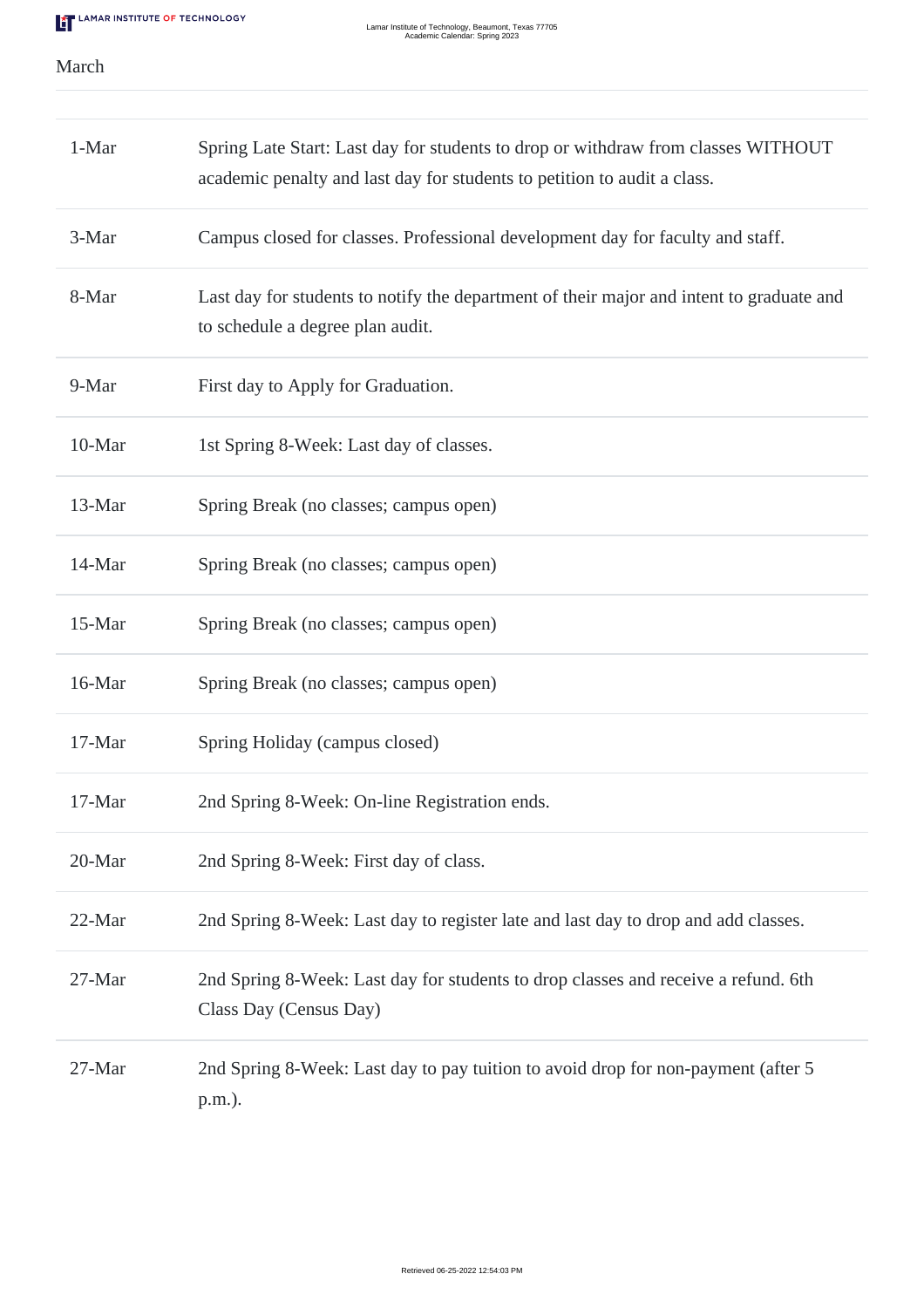April

| $3-Apr$  | 2nd Spring 8-Week: Last day for students to drop or withdraw WITHOUT academic<br>penalty and last day to petition to audit a class.                        |
|----------|------------------------------------------------------------------------------------------------------------------------------------------------------------|
| $3-Apr$  | Regular Spring: Last day for students to drop classes or withdraw from classes WITH<br>academic penalty.                                                   |
| $4-Apr$  | Last day for students to apply for Spring graduation; last day for students to pay for cap<br>and gown at LU Bookstore.                                    |
| $4-Apr$  | Class Schedule available. Academic Advising begins for 2023 May Mini, Summer I,<br>Summer II, Summer III, Fall, Fall Late Start, Fall 2, Fall 3 Semesters. |
| $4-Apr$  | Spring Late Start: Last day for students to drop or withdraw from classes WITH<br>academic penalty.                                                        |
| $4-Apr$  | Registration begins for students with disabilities and Summer & Fall graduating<br>students.                                                               |
| 7-Apr    | Good Friday- (no classes)                                                                                                                                  |
| $10-Apr$ | On-line and on-campus Registration begins for May Mini, Summer I, Summer II,<br>Summer III, Fall, Fall Late Start, Fall 2, Fall 3 Semesters.               |
| $21-Apr$ | Spring 8 Week-2: Last day for students to drop or withdraw WITH academic penalty.                                                                          |